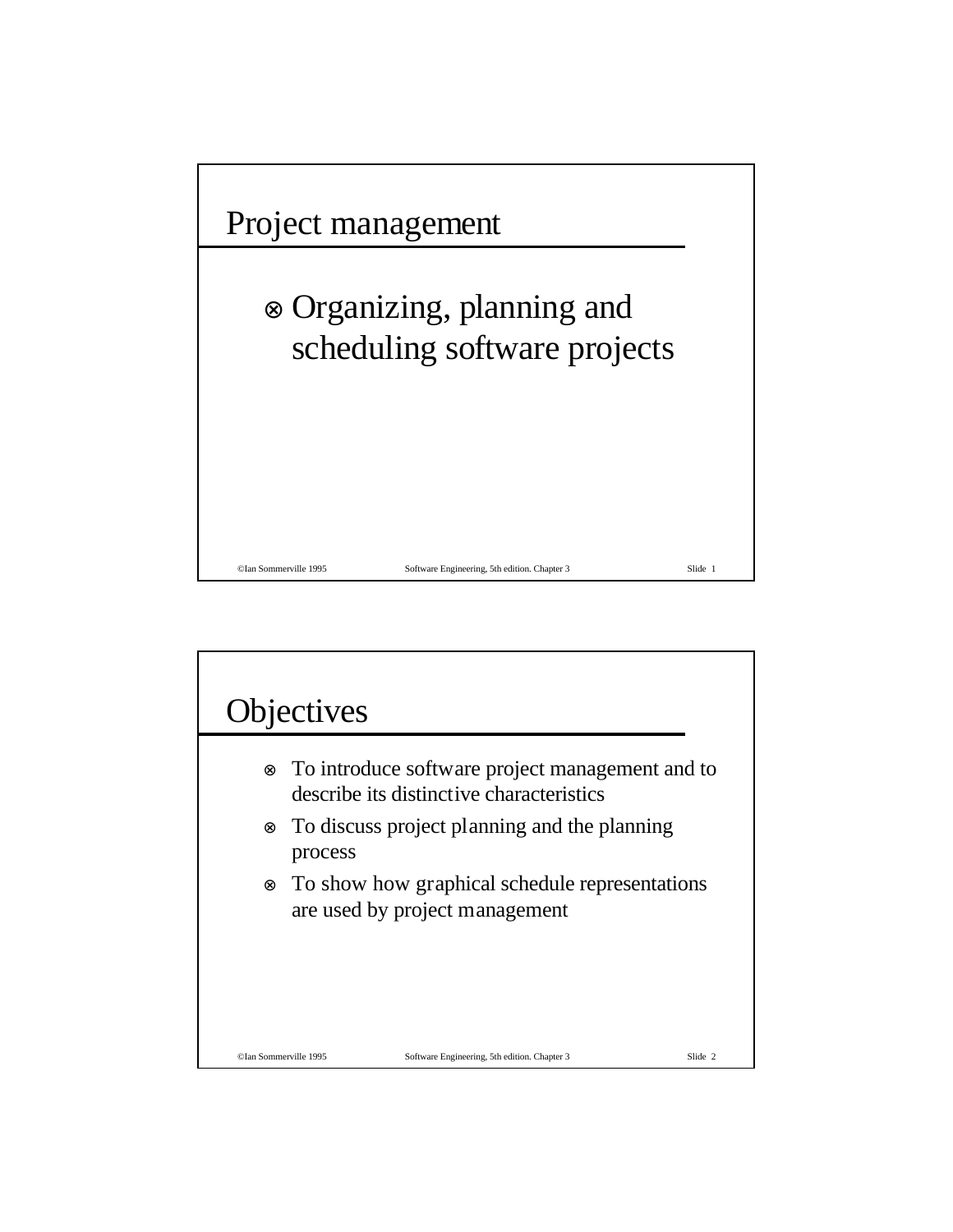

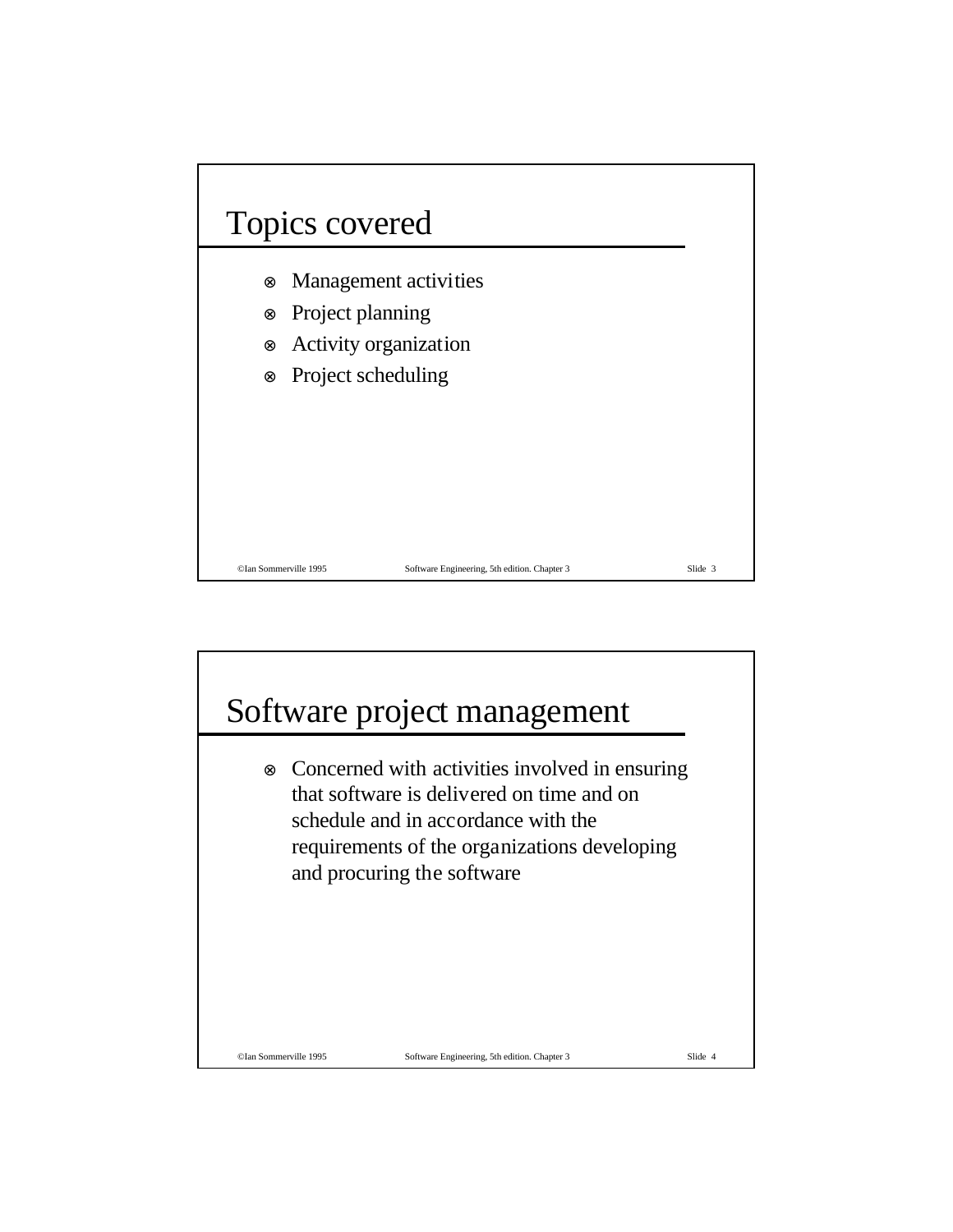

- ⊗ Software engineering is an economic activity and therefore is subject to economic, non-technical constraints
- ⊗ Well-managed projects sometimes fail. Badly managed projects inevitably fail
- ⊗ The objective of the course is to introduce management activities rather than teach you to be managers. You can only learn to manage by managing

©Ian Sommerville 1995 Software Engineering, 5th edition. Chapter 3 Slide 5

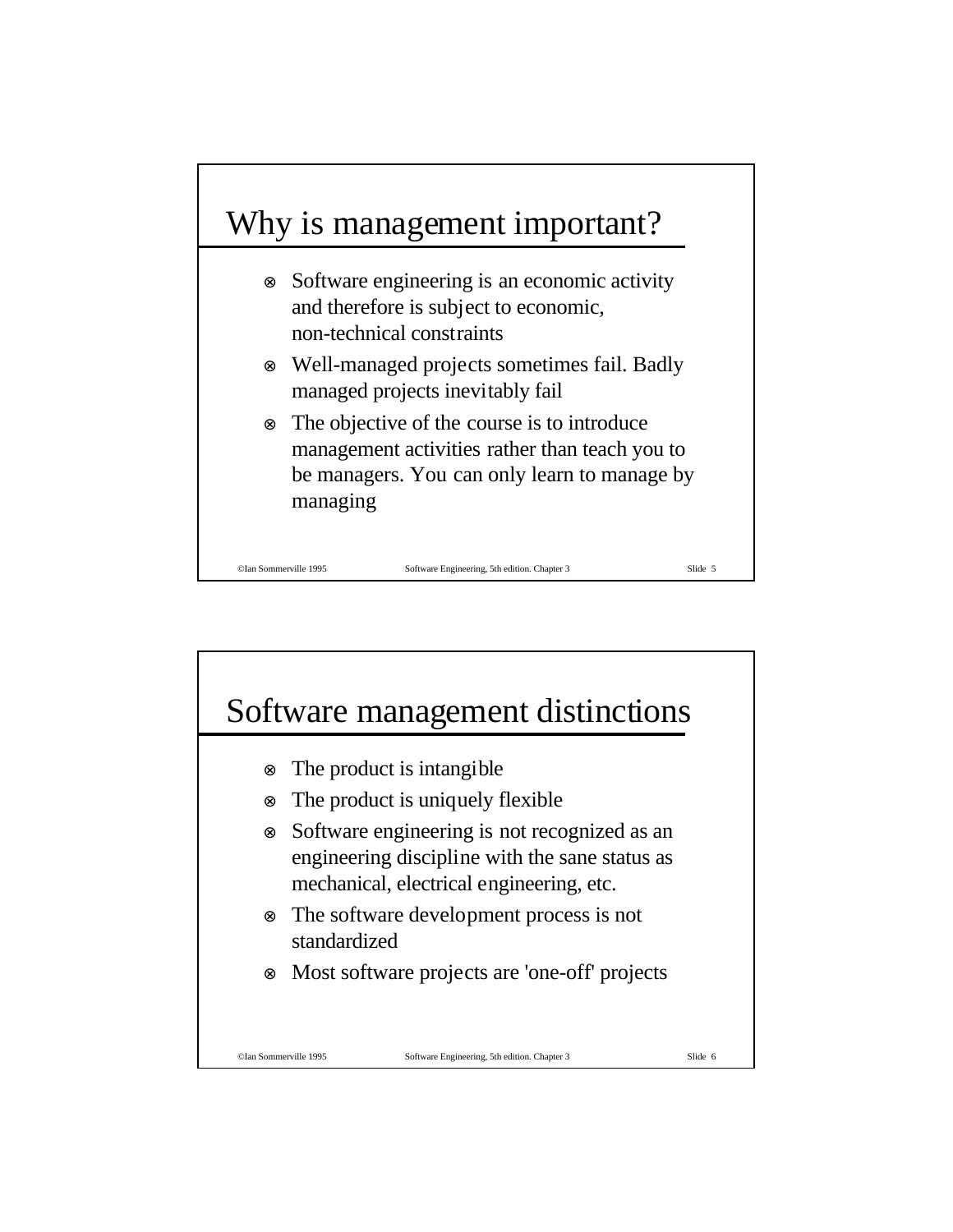

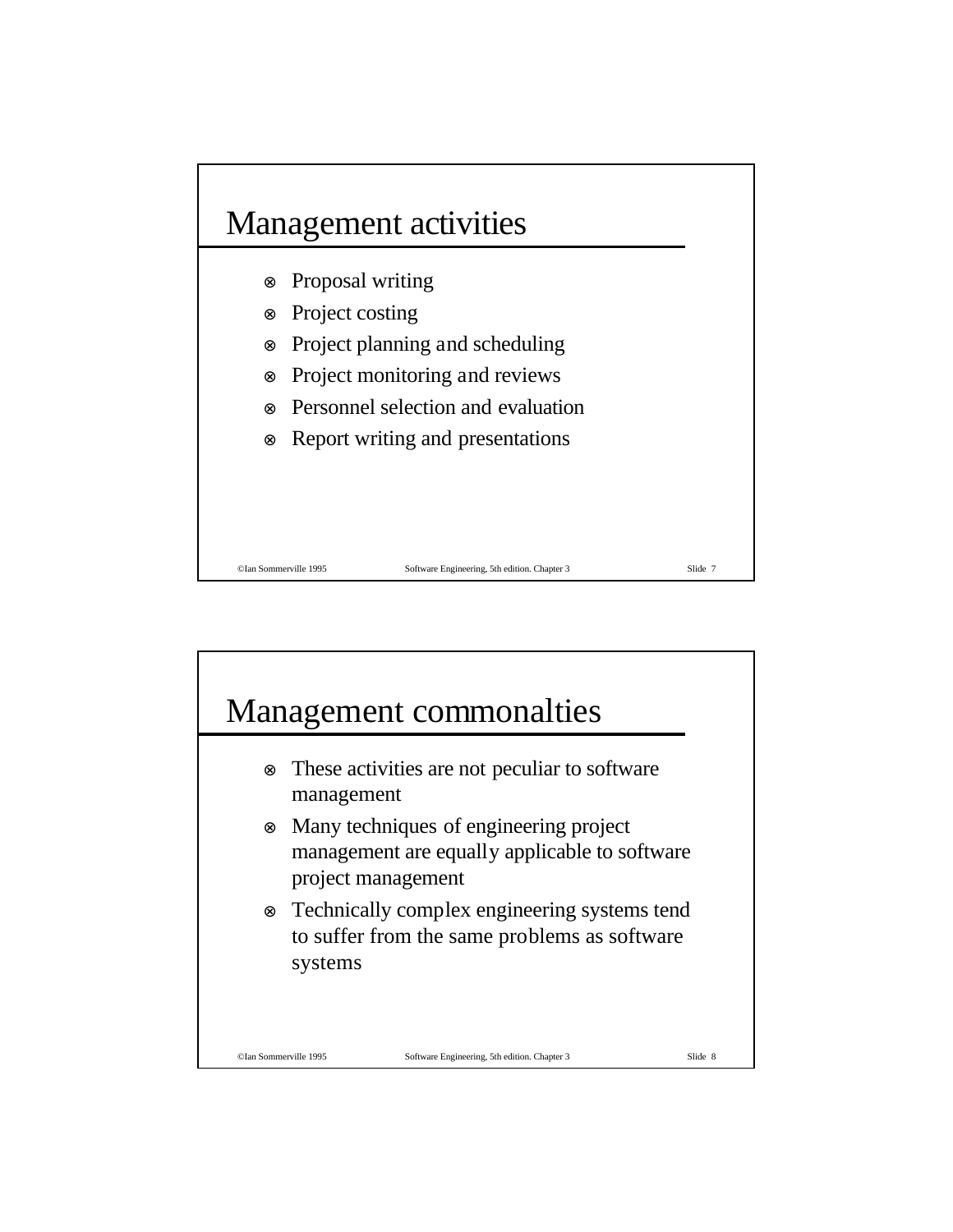

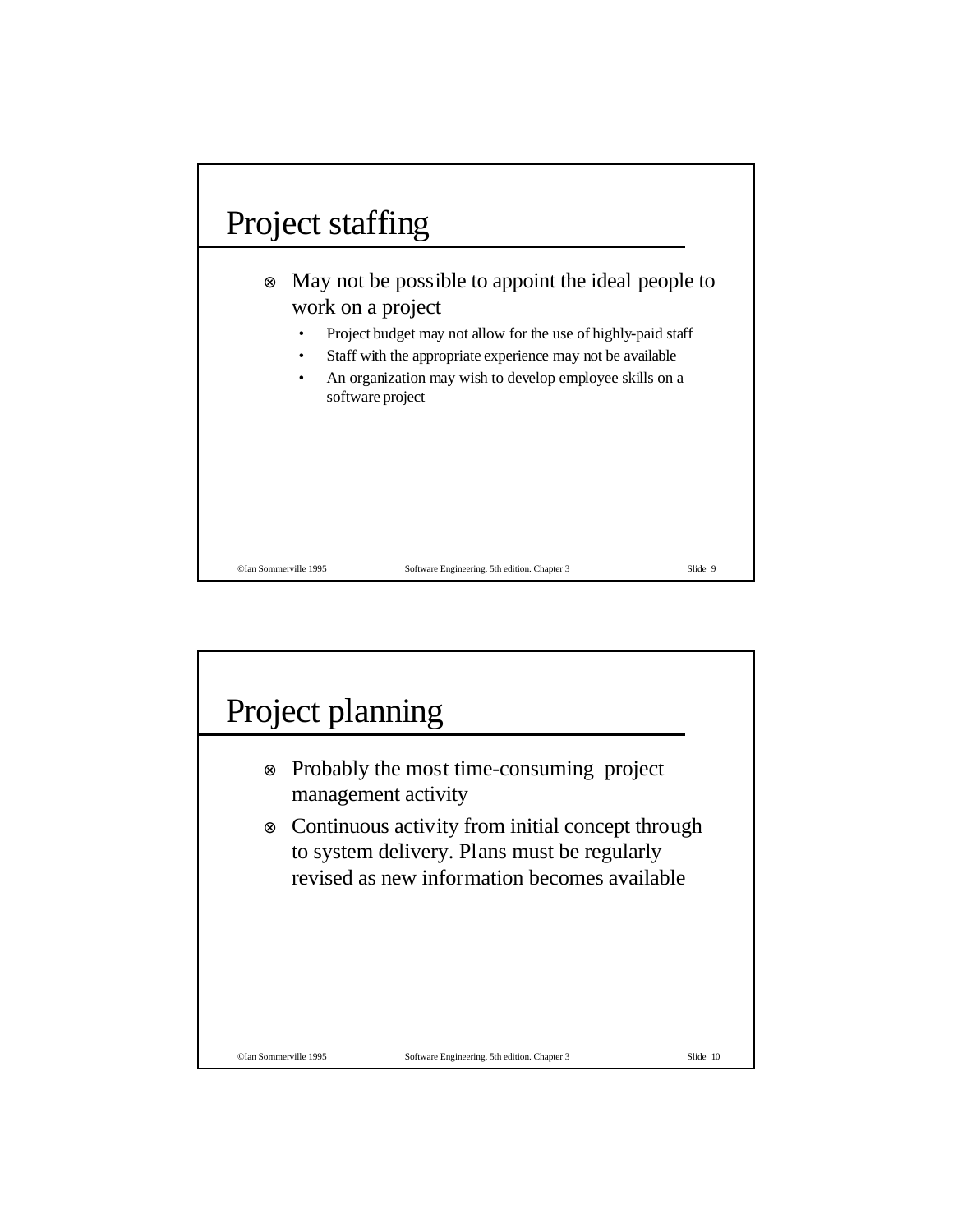## Types of project plan

| Plan                             | <b>Description</b>                                                                                                                                               |  |
|----------------------------------|------------------------------------------------------------------------------------------------------------------------------------------------------------------|--|
| Quality plan                     | Describes the quality procedures<br>and<br>standards that will be used in a project.                                                                             |  |
| Validation plan                  | Describes the approach, resources and<br>schedule used for system validation.<br>Describes the configuration management<br>procedures and structures to be used. |  |
| Configuration<br>management plan |                                                                                                                                                                  |  |
| Maintenance plan                 | Predicts the maintenance requirements of<br>the system, maintenance costs and fort<br>required.                                                                  |  |
| Staff development plan.          | Describes how the skills and experience of<br>project team members will<br>the<br>be<br>developed.                                                               |  |

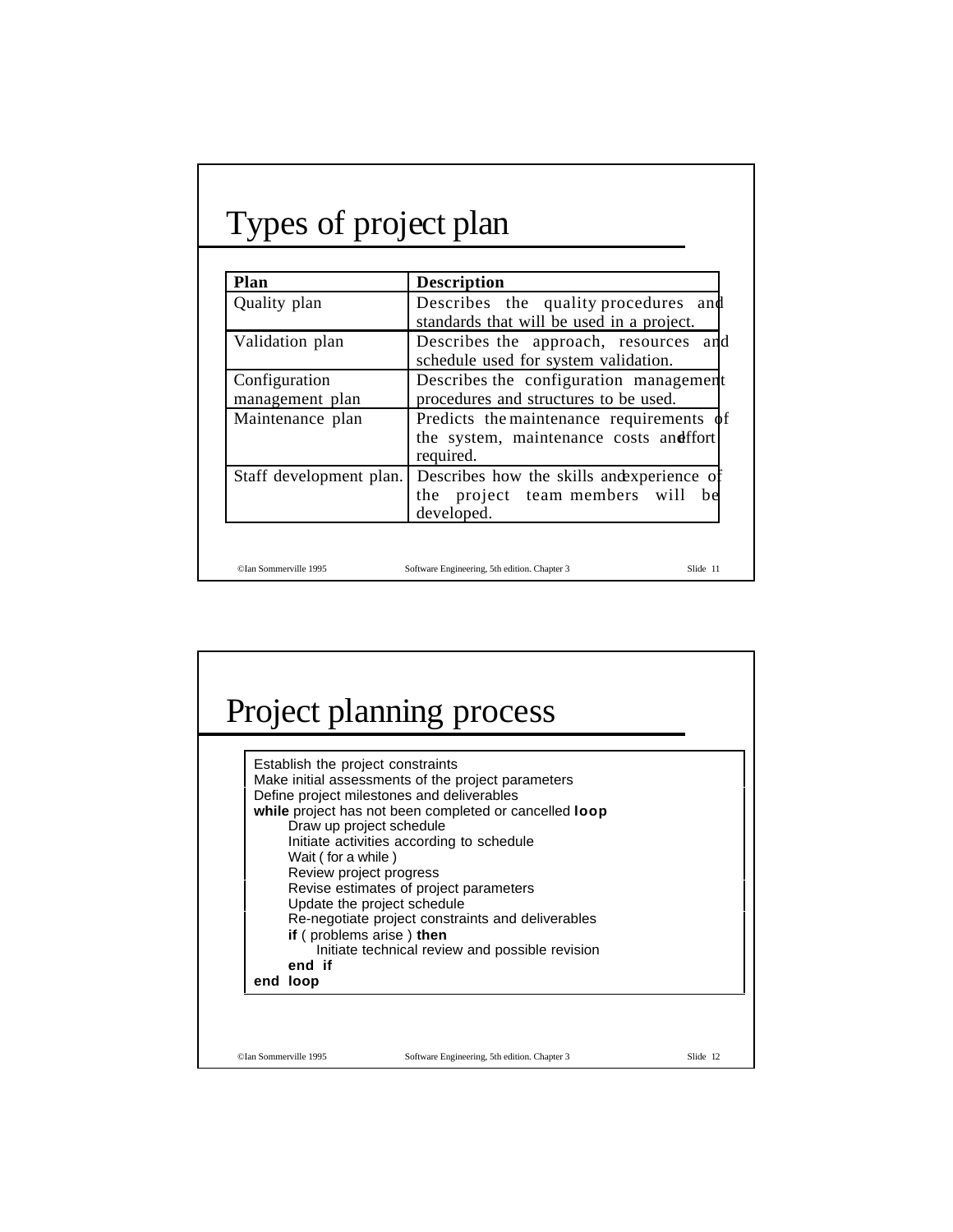

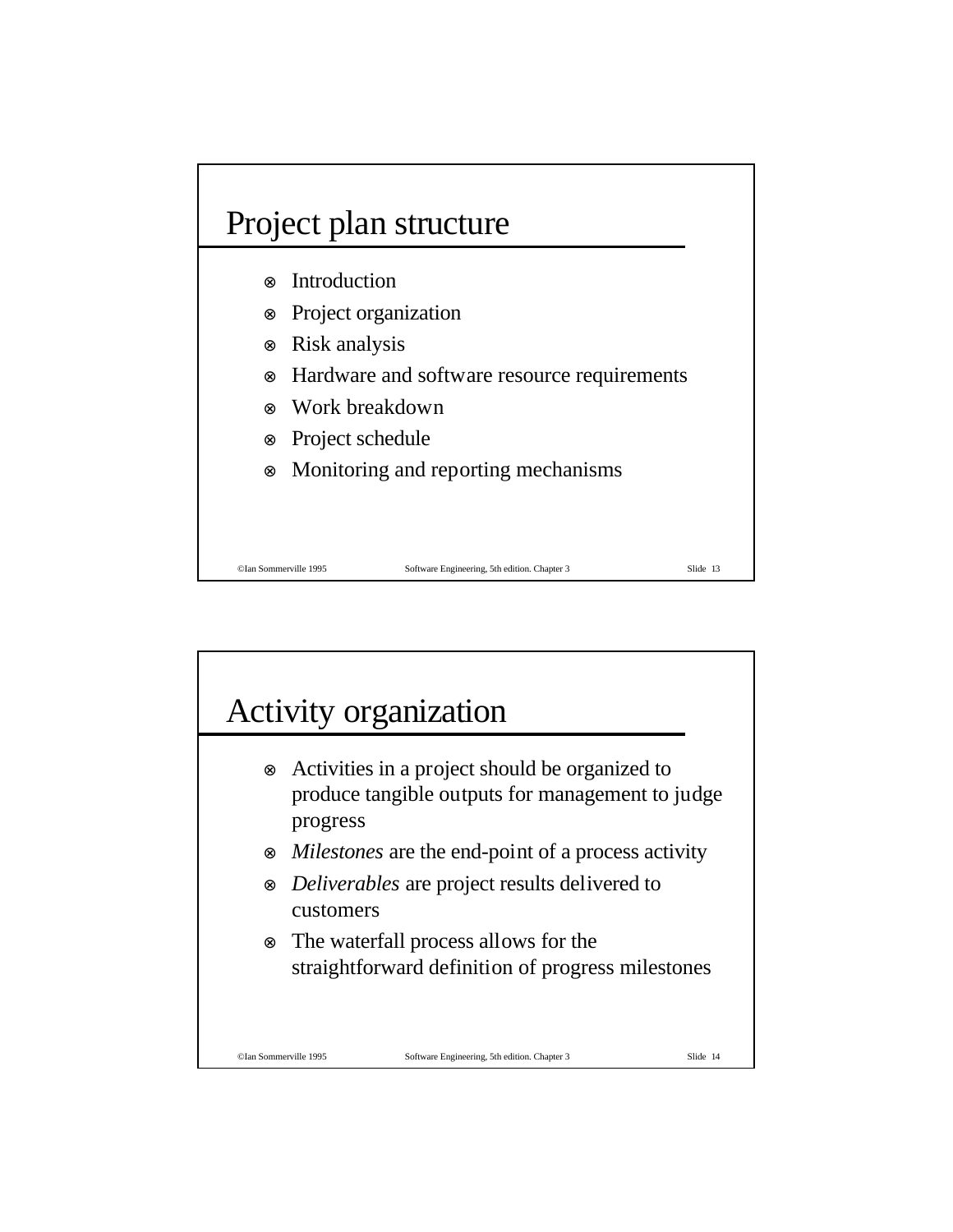

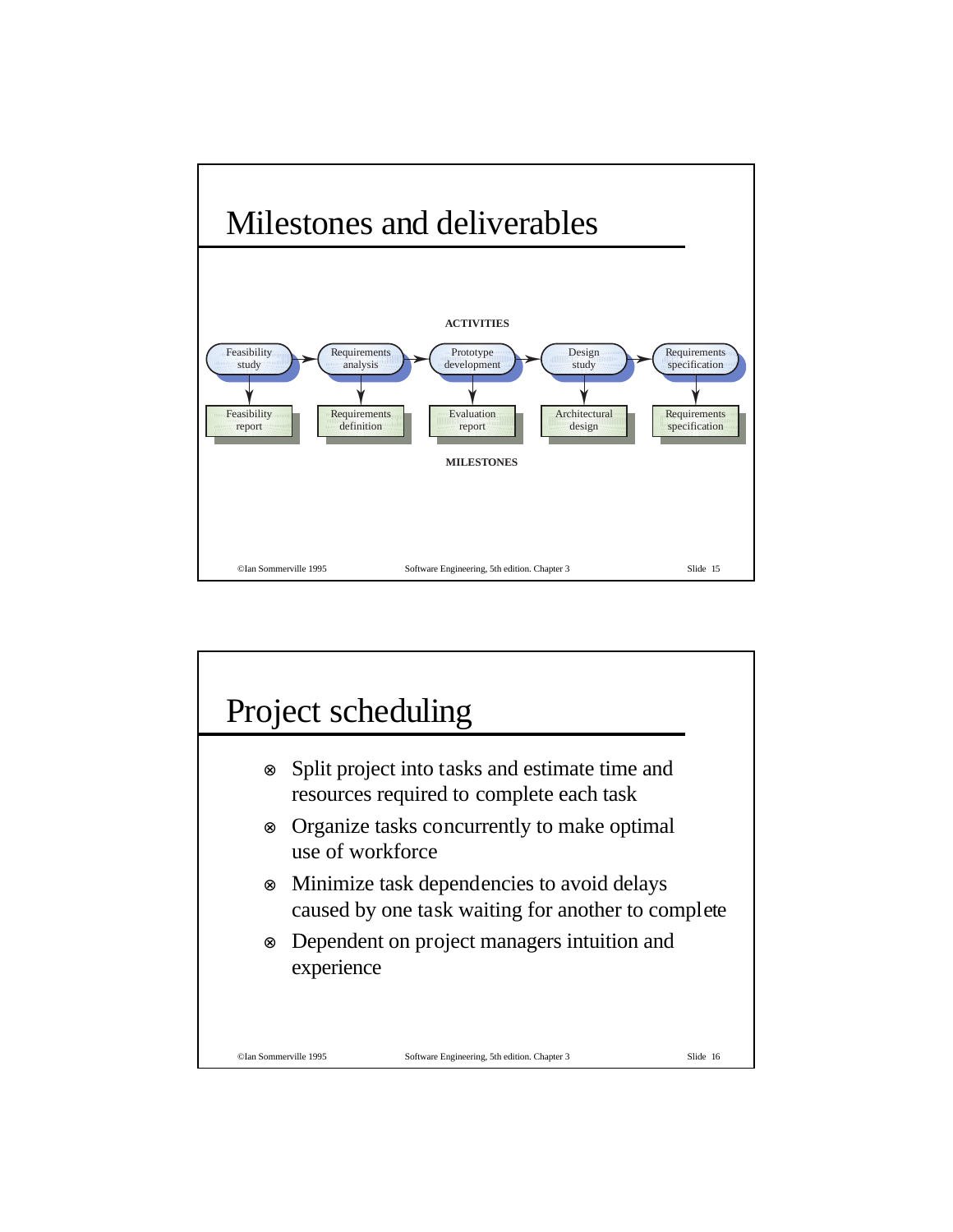## Scheduling problems

- ⊗ Estimating the difficulty of problems and hence the cost of developing a solution is hard
- ⊗ Productivity is not proportional to the number of people working on a task
- ⊗ Adding people to a late project makes it later because of communication overheads
- ⊗ The unexpected always happens. Always allow contingency in planning

©Ian Sommerville 1995 Software Engineering, 5th edition. Chapter 3 Slide 17

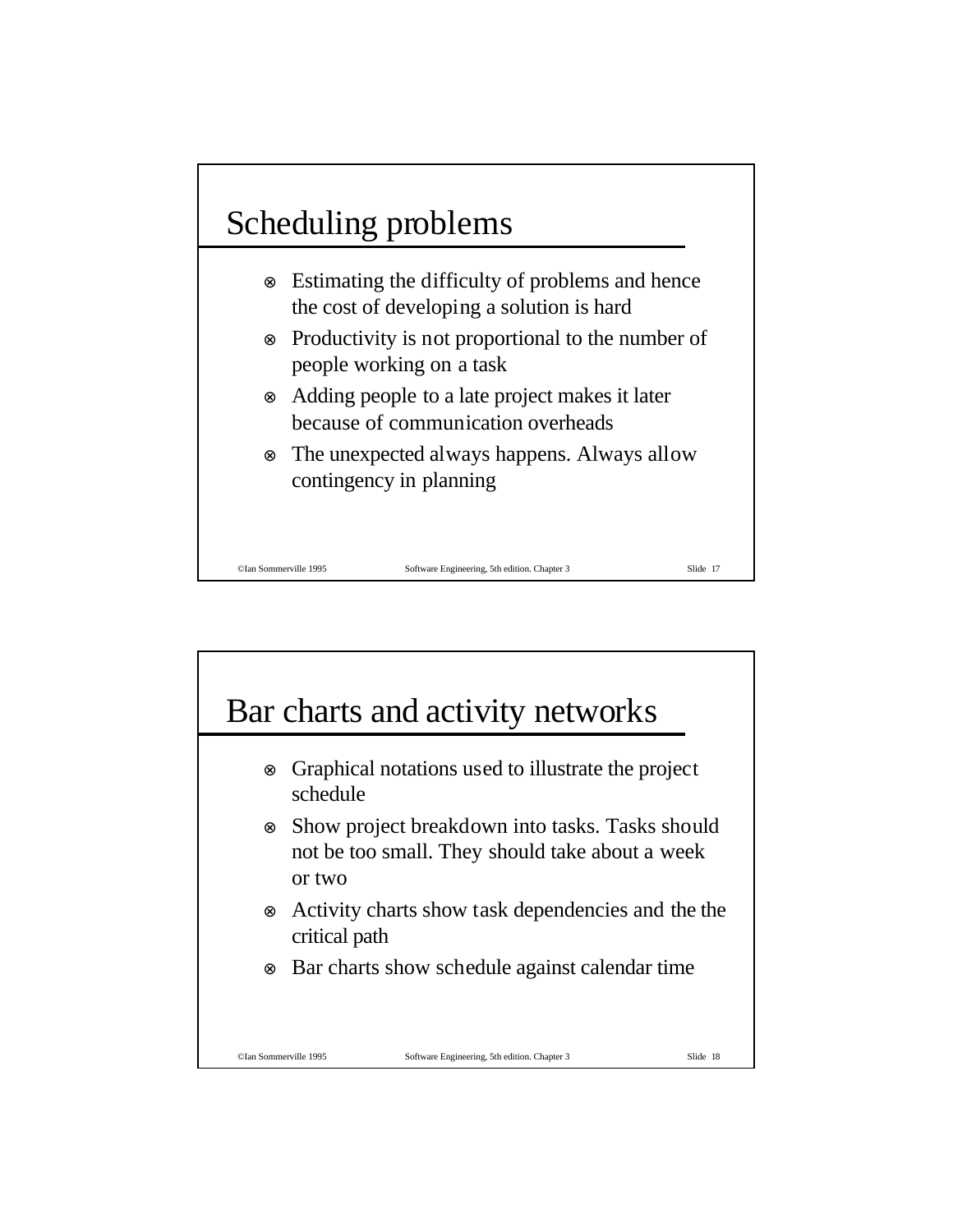| <b>Task</b>     | <b>Duration</b> | <b>Dependencies</b>             |
|-----------------|-----------------|---------------------------------|
|                 | (days)          |                                 |
| T <sub>1</sub>  | 8               |                                 |
| T <sub>2</sub>  | 15              |                                 |
| T <sub>3</sub>  | 15              | T1                              |
| T4              | 10              |                                 |
| T <sub>5</sub>  | 10              | T <sub>2</sub> , T <sub>4</sub> |
| T <sub>6</sub>  | 5               | T1, T2                          |
| T7              | 20              | T1                              |
| T <sub>8</sub>  | 25              | T4                              |
| T9              | 15              | T3, T6                          |
| T <sub>10</sub> | 15              | T5, T7                          |
| T <sub>11</sub> | 7               | T9                              |
| T <sub>12</sub> | 10              | T <sub>11</sub>                 |

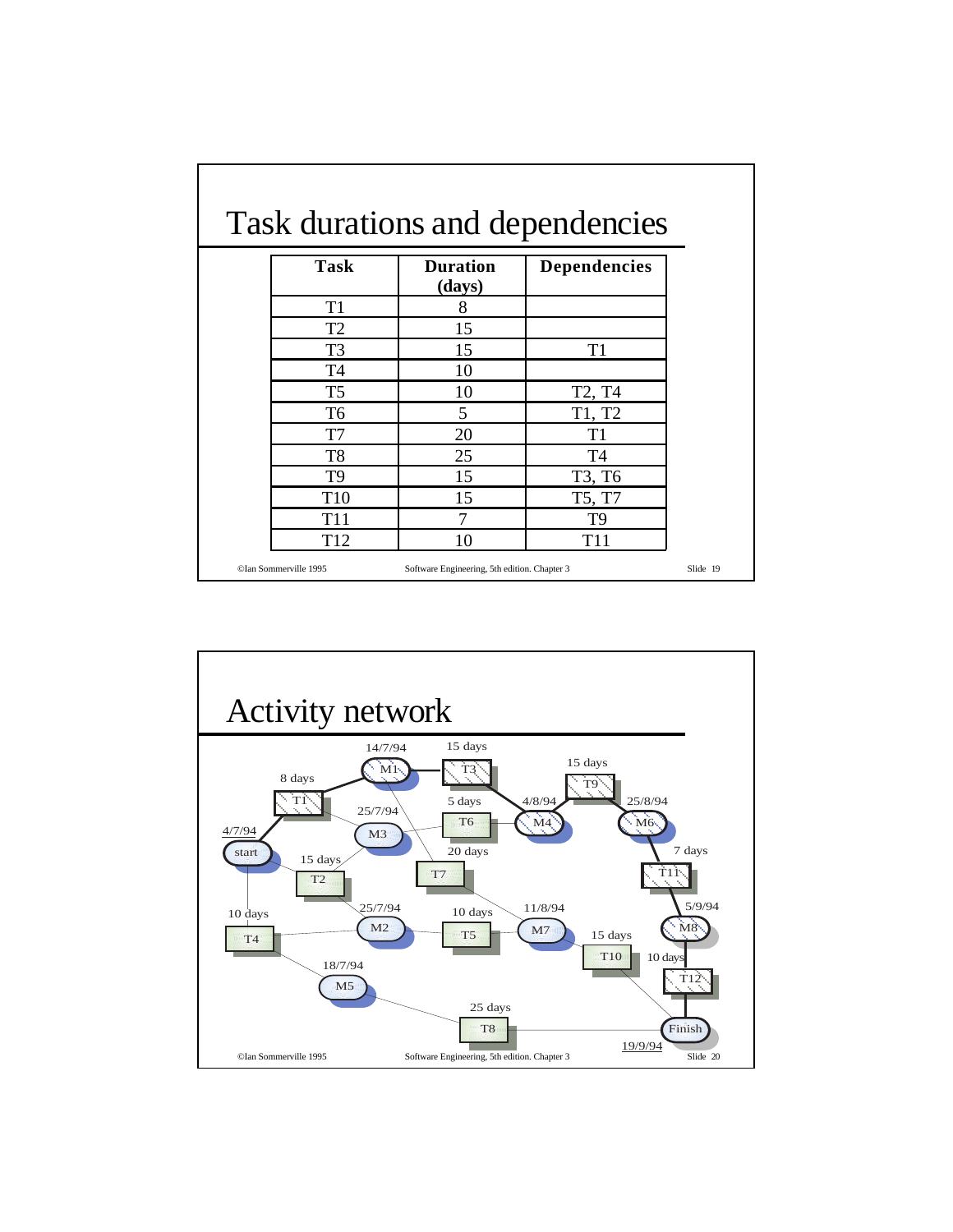